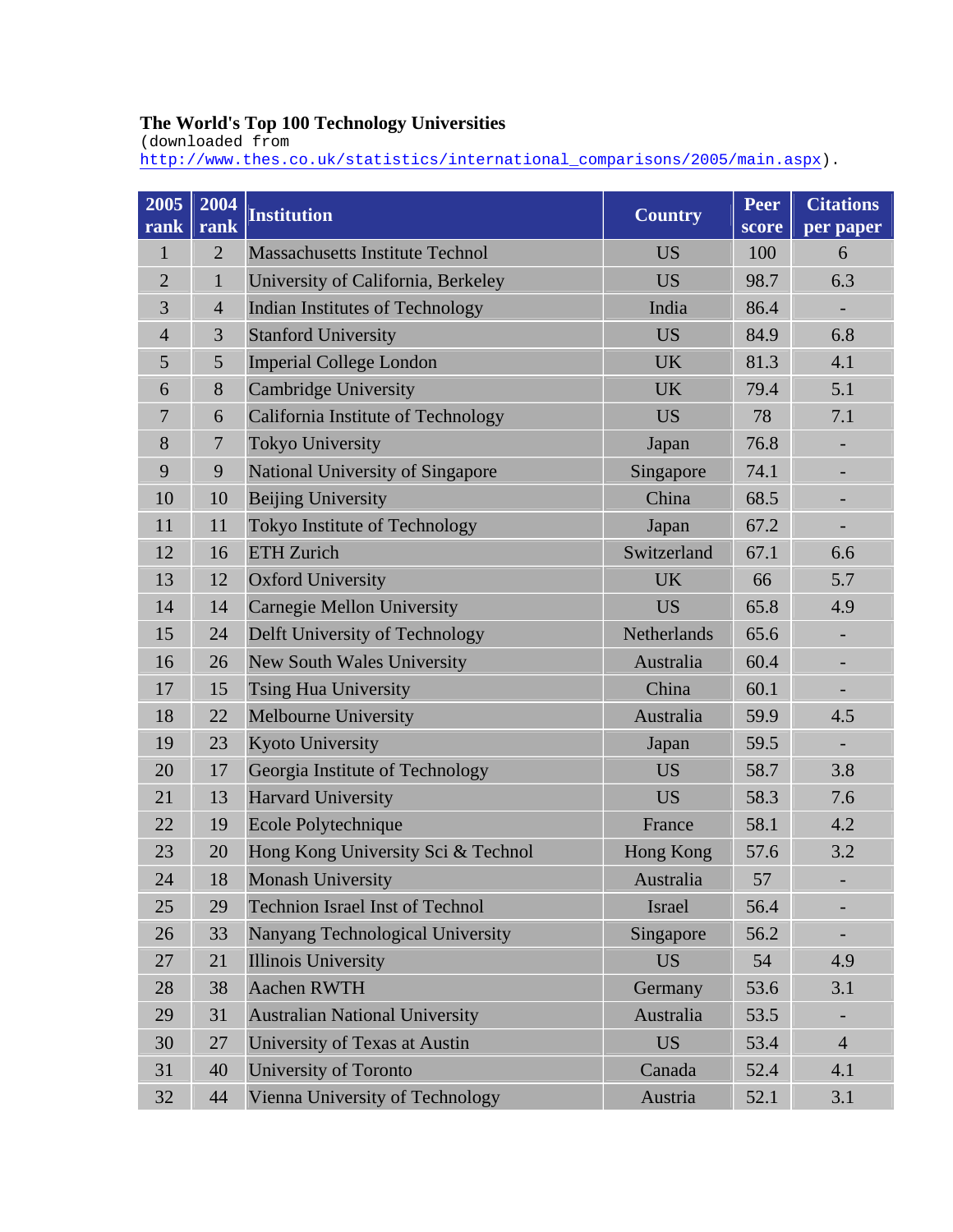| 33    | 46                       | <b>Technical University Munich</b>         | Germany            | 51.9 | 3.7                          |
|-------|--------------------------|--------------------------------------------|--------------------|------|------------------------------|
| 34    | 30                       | <b>Cornell University</b>                  | <b>US</b>          | 51.5 | 6                            |
| 35    | 25                       | <b>Purdue University</b>                   | <b>US</b>          | 51.2 | 4.2                          |
| $36=$ | 36                       | University of California, Los Angeles      | <b>US</b>          | 50.6 | 5.5                          |
| $36=$ | 41                       | Ecole Poly Fédérale de Lausanne            | Switzerland        | 50.6 | 5.2                          |
| 38    | 34                       | <b>Princeton University</b>                | <b>US</b>          | 49.8 | $\overline{7}$               |
| 39    | $\overline{\phantom{a}}$ | <b>Catholic University Leuven (French)</b> | Belgium            | 49.6 | 4.2                          |
| 40    | 47                       | Queensland University                      | Australia          | 48.3 | 3.2                          |
| 41    | 45                       | Manchester University & Umist              | <b>UK</b>          | 47.2 | 3.6                          |
| $42=$ | 37                       | Korea Adv Inst of Sci & Technol            | South Korea        | 46.5 | $\overline{\phantom{a}}$     |
| $42=$ | 55                       | McGill University                          | Canada             | 46.5 | 4.1                          |
| $44=$ | 28                       | <b>Massachusetts University</b>            | <b>US</b>          | 46.2 | 4.7                          |
| $44=$ | 63                       | <b>Lomonosov Moscow State University</b>   | Russia             | 46.2 | $\qquad \qquad \blacksquare$ |
| $44=$ | 39                       | <b>Technical University of Berlin</b>      | Germany            | 46.2 | $\overline{\phantom{a}}$     |
| 47    | 52                       | University of British Columbia             | Canada             | 45.7 | $\overline{\phantom{0}}$     |
| 48    | 48                       | <b>Sydney University</b>                   | Australia          | 45.1 | 4.1                          |
| 49    | 57                       | <b>Auckland University</b>                 | <b>New Zealand</b> | 44.7 | $\blacksquare$               |
| 50    | 42                       | China University of Sci & Technol          | China              | 44.4 |                              |
| 51    | 59                       | Waterloo University                        | Canada             | 44.3 |                              |
| 52    | 49                       | Helsinki University of Technology          | Finland            | 44   |                              |
| 53    | 43                       | <b>Osaka University</b>                    | Japan              | 43.2 |                              |
| 54    | 64                       | Karlsruhe University                       | Germany            | 42.6 |                              |
| 55    | 35                       | University of Michigan                     | <b>US</b>          | 42.5 | 4.9                          |
| 56    | 66                       | Politecnico di Milano Technical Univ       | Italy              | 42.1 | $\overline{\phantom{a}}$     |
| 57    | 72                       | National Taiwan University                 | Taiwan             | 41.8 | $\overline{\phantom{0}}$     |
| 58    | 71                       | Royal Institute of Technology              | Sweden             | 41.7 | 3.9                          |
| 59    | 51                       | <b>Chalmers University of Technology</b>   | Sweden             | 41.5 |                              |
| 60    | 60                       | <b>Technical University, Denmark</b>       | Denmark            | 41   | 5                            |
| 61    | 53                       | University of California, San Diego        | <b>US</b>          | 40.9 | 5.3                          |
| 62    | 58                       | <b>Yale University</b>                     | <b>US</b>          | 40.5 | 8.2                          |
| 63    | 75                       | <b>Twente University</b>                   | Netherlands        | 39.5 |                              |
| 64    | 56                       | <b>Wisconsin University</b>                | <b>US</b>          | 39.2 | 4.2                          |
| $65=$ | 67                       | <b>Seoul National University</b>           | South Korea        | 38.9 |                              |
| $65=$ | 78                       | Shanghai Jiao Tong University              | China              | 38.9 |                              |
| $67=$ | 50                       | Texas A&M University                       | <b>US</b>          | 38.8 | 3.6                          |
| $67=$ | $\overline{\phantom{0}}$ | Queensland University of Technol           | Australia          | 38.8 |                              |
| 69    | $\overline{\phantom{a}}$ | <b>Indian Institutes of Management</b>     | India              | 38.5 |                              |